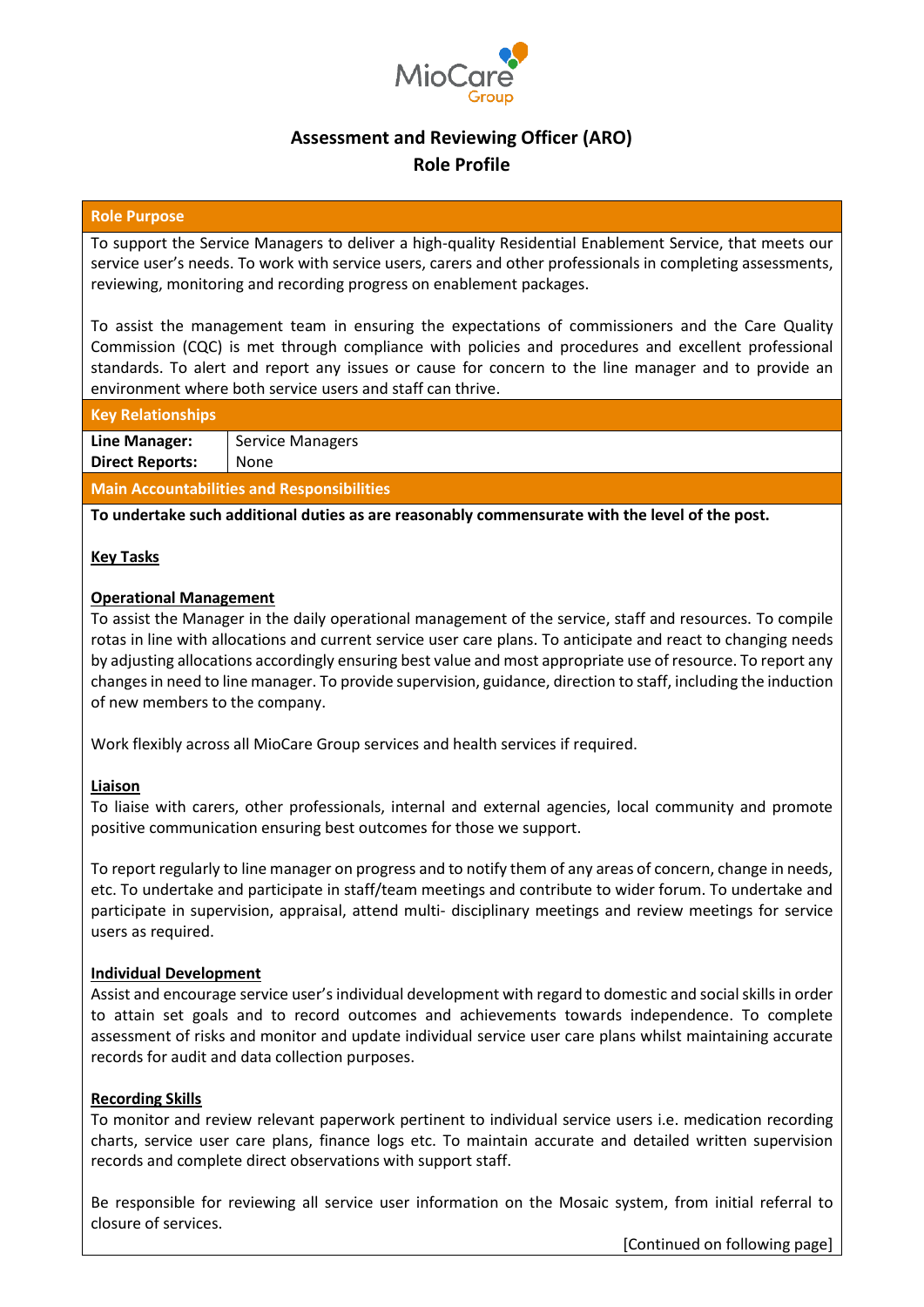#### **Health and Safety**

To follow health and safety guidelines in accordance with the company's policies and procedures. Complete, monitor, update and implement risk assessments in partnership with the management team. Ensure good practice in relation to infection control, ensuring that support workers use appropriate PPE and maintain a safe clean working environment.

#### **Physical Care**

Assisting individuals with toileting, washing, dressing, personal hygiene and mobility according to their needs. To support with medication as directed by GP or consultant.

To ensure safe storage of medication and keep accurate records in line with the medication policy and in accordance with agreed service user care plans and liaise with the appropriate medical professionals as necessary.

To undertake medication audits/checks in accordance with procedure and report any discrepancies or concerns to manager and Pharmacy ensuring the safety of the person at all times.

When competent, undertake low level health tasks, recording measurements accurately. A clinician will make the decision if further action is required.

When competent, complete simple dressings and assessment of patient's tissue viability as delegated by a registered nurse.

#### **Financial Matters**

To be responsible for identifying, referring and requesting a client financial assessment as and when required. Following and adhering to the agreed process on the Mosaic system maintaining financial records according to departmental instructions and service procedures.

### **Confidentiality**

To adhere to national, corporate and departmental policies and procedures regarding confidentiality and the management of and sharing of information.

### **Hours of Work**

To work a range of shifts to meet the service's needs including evenings, weekends and Bank Holidays as required.

#### **Standby Duties**

To undertake as required.

#### **Training and Development**

To undertake training as appropriate to the post and to meet individual service user's needs.

Of note: the details contained in this job description reflect the content of the job at the date it was prepared. However, it is inevitable that over time, the nature of individual jobs will change, existing duties may no longer be required, and other duties may be gained without changing the general nature of the duties or the level of responsibility entailed. Consequently, the company will expect to revise this job description from time to time and will consult with the post holder at such times.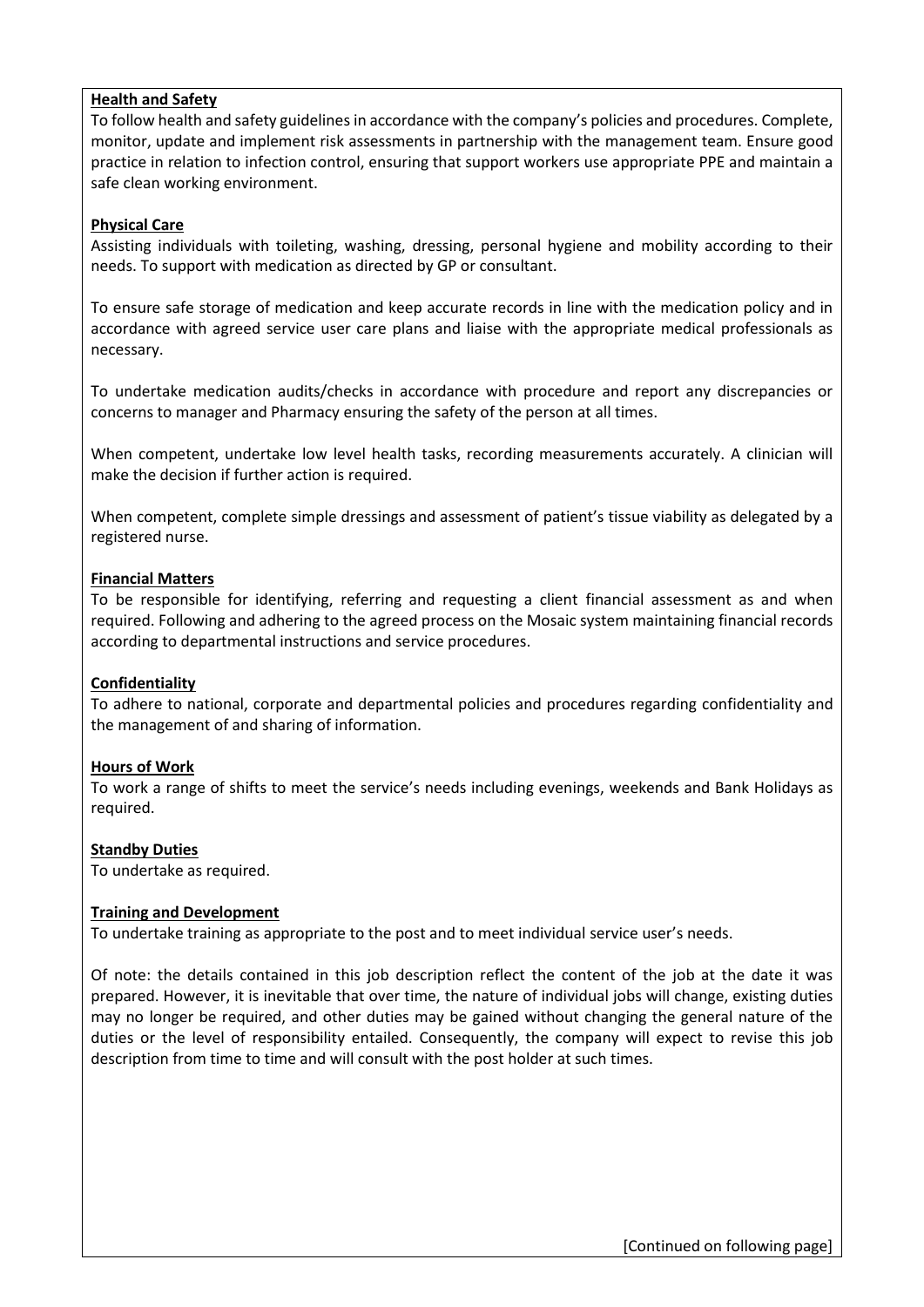#### **General Duties**

- To actively support equality and diversity in all areas of work as appropriate.
- To promote and maximise opportunities for client participation in all areas of work as appropriate and in line with person-centred planning.
- To be familiar with customer care and the MioCare Group's health and safety policies.
- To actively participate in self-improvement in performance through supervision and workplace development / training.
- To ensure that communication, both internal and external is both timely and effective and that matters are reported appropriately to the line manager.
- To ensure that resources are utilised appropriately and for maximum benefit.
- Assist with the daily operational management of the establishment, staff and resources under the direction of the line manager.

No job description can be entirely comprehensive, and the post holder is expected to carry out other duties as required which are broadly consistent with the job description.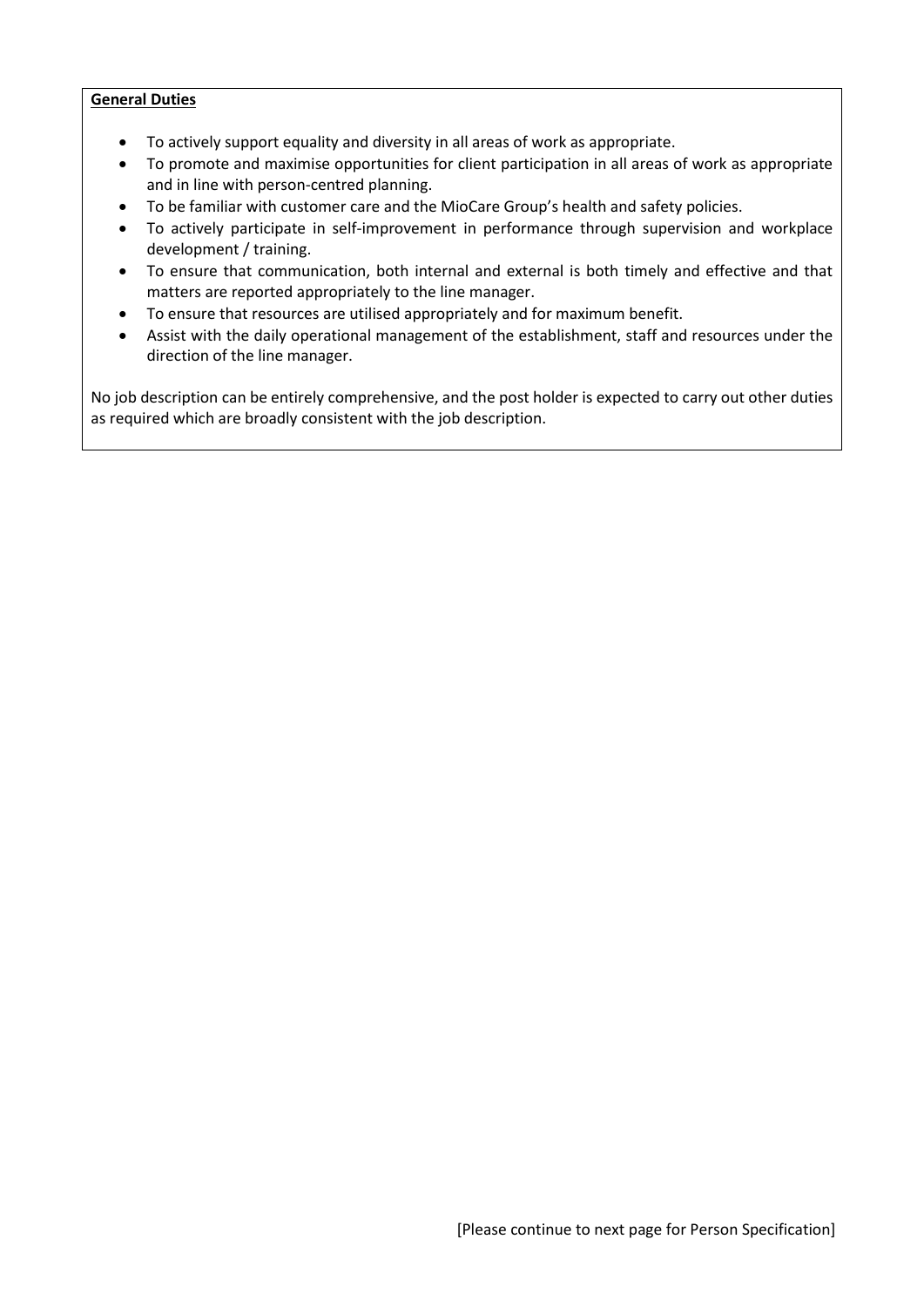# **Person Specification**

|                                               | <b>Selection criteria</b><br>(Essential)                                                                                                                                                                                                                     | <b>Selection criteria</b><br>(Desirable)  | <b>Assessment</b><br>Method* |
|-----------------------------------------------|--------------------------------------------------------------------------------------------------------------------------------------------------------------------------------------------------------------------------------------------------------------|-------------------------------------------|------------------------------|
| <b>Education and</b><br><b>Qualifications</b> | A willingness to undertake QCF Level 3 in Health<br>and Social Care, if not already achieved.                                                                                                                                                                | QCF Level 3 in Health<br>and Social Care. | AF/I                         |
|                                               | A willingness to undertake training as<br>appropriate to the role.                                                                                                                                                                                           |                                           |                              |
| <b>Experience</b>                             | Experience of managing situations in a calm<br>manner with a solution-focused approach.                                                                                                                                                                      |                                           | AF/I                         |
|                                               | Experience of motivating and encouraging staff<br>and service users to participate in individual<br>enablement programmes.                                                                                                                                   |                                           |                              |
|                                               | Experience of working with people with<br>complex/non-complex needs, other agencies,<br>professionals, care management and health<br>services.                                                                                                               |                                           |                              |
|                                               | Experience of monitoring and supervising staff,<br>offering appropriate guidance and advice with<br>support from the line manager.                                                                                                                           |                                           |                              |
|                                               | Able to work flexibly across all health and care<br>establishments as required.                                                                                                                                                                              |                                           |                              |
| <b>Skills and</b><br><b>Abilities</b>         | Ability to create positive relationships with<br>service users, carers and stakeholders.                                                                                                                                                                     |                                           | AF/I                         |
|                                               | Ability to support the company and<br>management team to be compliant with all<br>statutory regulations (including those of the<br>Care Quality Commission) through good<br>practice, robust audit schedules and an<br>adherence to policies and procedures. |                                           |                              |
|                                               | Ability to understand and manage the process<br>of risk management and be responsible for the<br>risk assessment process.                                                                                                                                    |                                           |                              |
|                                               | Suitably proficient IT skills and ability to work<br>with a variety of electronic systems and<br>procedures e.g. Mosaic.                                                                                                                                     |                                           |                              |
|                                               | Appropriately competent communication skills,<br>both verbal and written.                                                                                                                                                                                    |                                           |                              |
|                                               | The initiative to prioritise own workload and<br>evidence good time management skills and the<br>ability to demonstrate positive leadership<br>qualities.                                                                                                    |                                           |                              |
|                                               | [Continued on the following page]                                                                                                                                                                                                                            |                                           |                              |